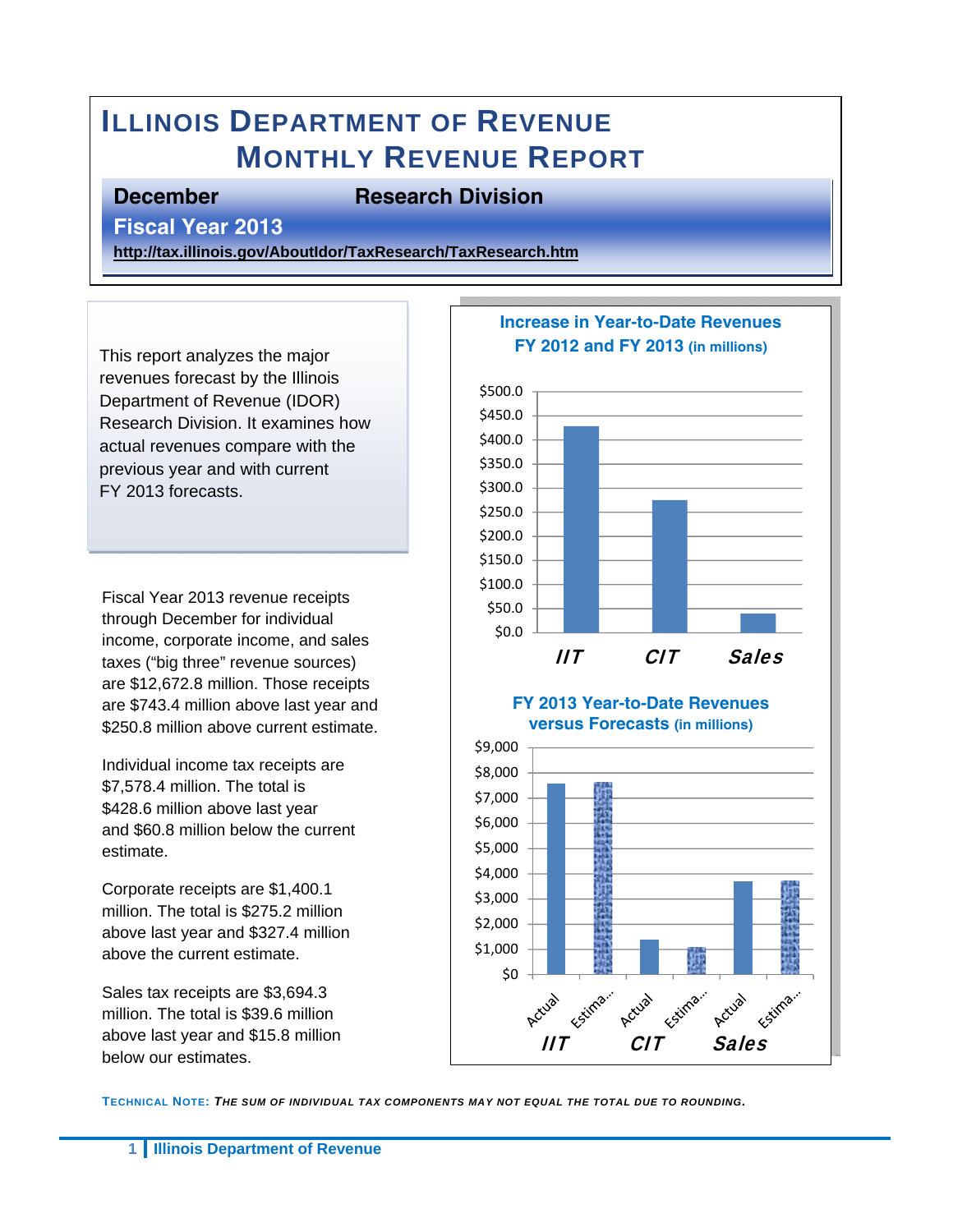# **Individual Income Tax (IIT)**

Halfway into the fiscal year, IIT receipts are coming in slightly below forecast. We must emphasize that the deviation of total receipts from our target is due basically to in-transit moneys (December collections that were deposited in January). Therefore, we remain confident that IIT revenues will meet the forecast for FY2013.

| Year-to-Date (\$ millions) |                 |               |              |  |  |  |
|----------------------------|-----------------|---------------|--------------|--|--|--|
| Actual                     | <b>Forecast</b> | \$ Difference | % Difference |  |  |  |
| \$7,578.4                  | \$7,639.2       | $-$60.8$      | $-0.8%$      |  |  |  |
| FY 2012                    | FY 2013         | \$ Difference | % Difference |  |  |  |
| \$7,149.8                  | \$7,578.4       | \$428.6       | 6.0%         |  |  |  |

**Withholding receipts:** Withholding receipts ended up 9.1 percent below our estimate for the month. This negative result; however, is due to payments that were collected in December but not deposited and accounted for until January. If we adjusted for that "in-transit" amount, December's receipts would be above the estimate for the month.

**Non-Withholding receipts:** December non-withholding payments came in \$8.3 million or 5.9 percent above the forecast. Year-to-date receipts from non-withholding were 2.9 percent above the forecast and 32.8 percent over receipts from the last fiscal year. For the moment, we do not read much into this positive result for the reason that non-withholdings receipts during the first part of the fiscal year represent less than 25 percent of the whole year. The bulk of these payments will be received in the second part of the fiscal year.

| <b>Components Year-to-Date (\$ millions)</b> |               |                 |               |              |  |  |
|----------------------------------------------|---------------|-----------------|---------------|--------------|--|--|
|                                              | <b>Actual</b> | <b>Forecast</b> | \$ Difference | % Difference |  |  |
| Withholding                                  | \$6,730.6     | \$6,815.2       | $-$ \$84.6    | $-1.2%$      |  |  |
| Estimated and final                          | \$847.8       | \$824.1         | \$23.8        | 2.9%         |  |  |
| Total                                        | \$7,578.4     | \$7,639.2       | $-$60.8$      | $-0.8%$      |  |  |

*Withholding and estimated and final payments are derived from IDOR collection data and in-transit fund data. Totals may not equal individual components due to rounding.*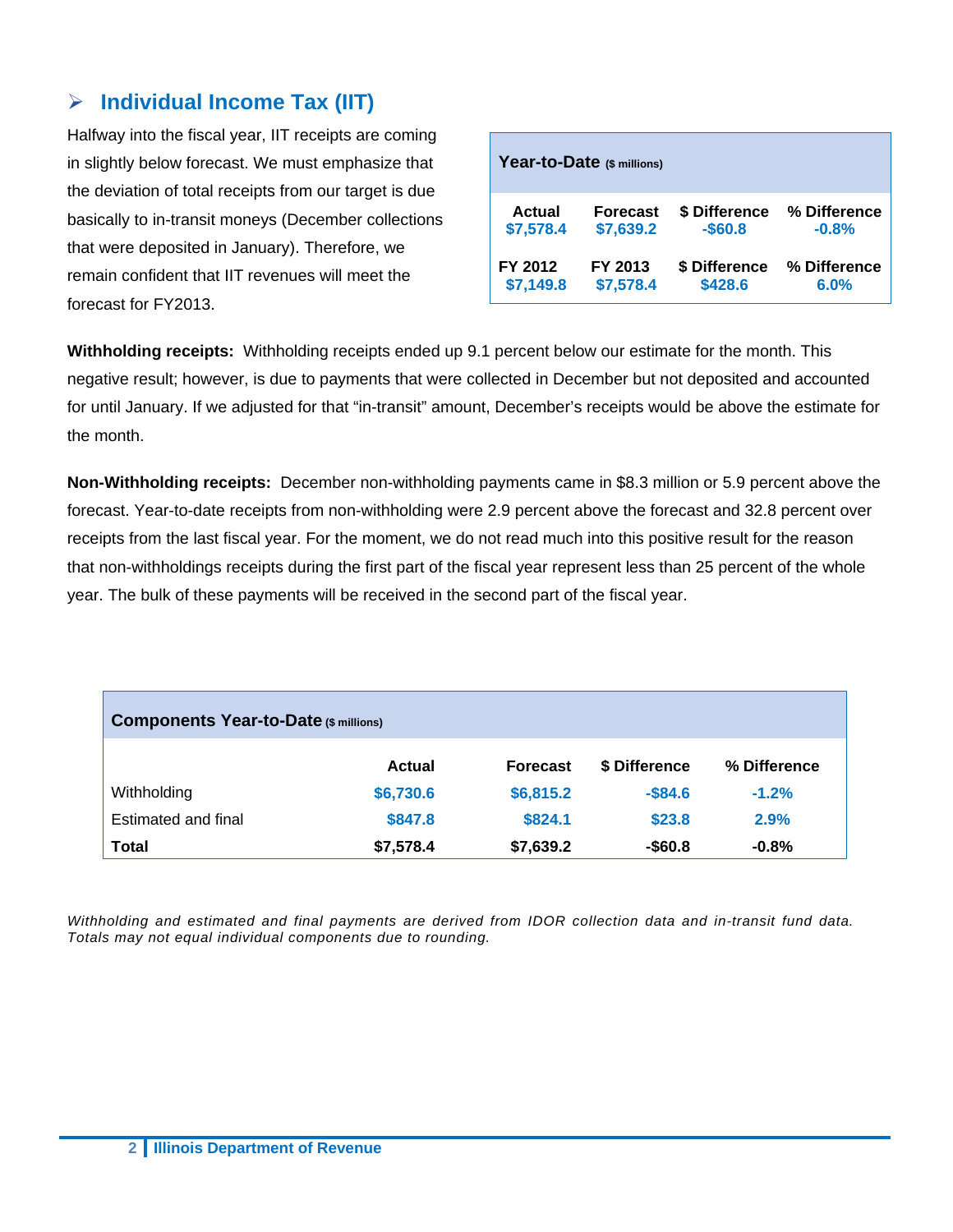# **Corporate Income Tax (CIT)**

Corporate Income Tax receipts were \$1,400.1 million through the first six months of the fiscal year, 30.5 percent above forecast. Receipts have exceeded forecast for the last seven months in a row.

| Year-to-Date Comparison (\$ millions)                                                                    |                      |                          |                       |  |  |  |
|----------------------------------------------------------------------------------------------------------|----------------------|--------------------------|-----------------------|--|--|--|
| \$ Difference<br>% Difference<br>Actual<br><b>Estimate</b><br>\$1,400.1<br>\$1,072.7<br>\$327.4<br>30.5% |                      |                          |                       |  |  |  |
| FY 2012<br>\$1,124.9                                                                                     | FY 2013<br>\$1,400.1 | \$ Difference<br>\$275.2 | % Difference<br>24.5% |  |  |  |

While CIT receipts are up approximately 30 percent over forecast, we remain cautious about a revision for several reasons:

- Corporate profits are up 7 percent over the prior year rather than the 2.8 percent used in the forecast. This rate of growth is not anywhere near the large increase CIT receipts have shown.
- The recent changes in tax law the tax rate increase, federal 100% expensing, and the suspension/cap of Net Operating Losses, may have changed firm's timing in making payments. This would affect our ability to spread our forecast accurately throughout the year.
- A majority of the CIT receipts forecast for FY 2013 have not yet arrived. The forecast was for approximately 37 percent of total CIT receipts to have come in year-to-date. If there is a shift in the timing of payments related to tax law changes, we may see a decrease in final payments for tax year 2012 and initial estimated payments for tax year 2013 which would hit in March – June of 2013, the latter half of FY 2013.

We are working closely with our Information Technology department to develop a database that will allow us to determine the industries and types of businesses that are leading to the higher than anticipated results. This data will help us to determine whether the receipts growth will continue in the second half of FY 2013 or if it is the result of one-time factors.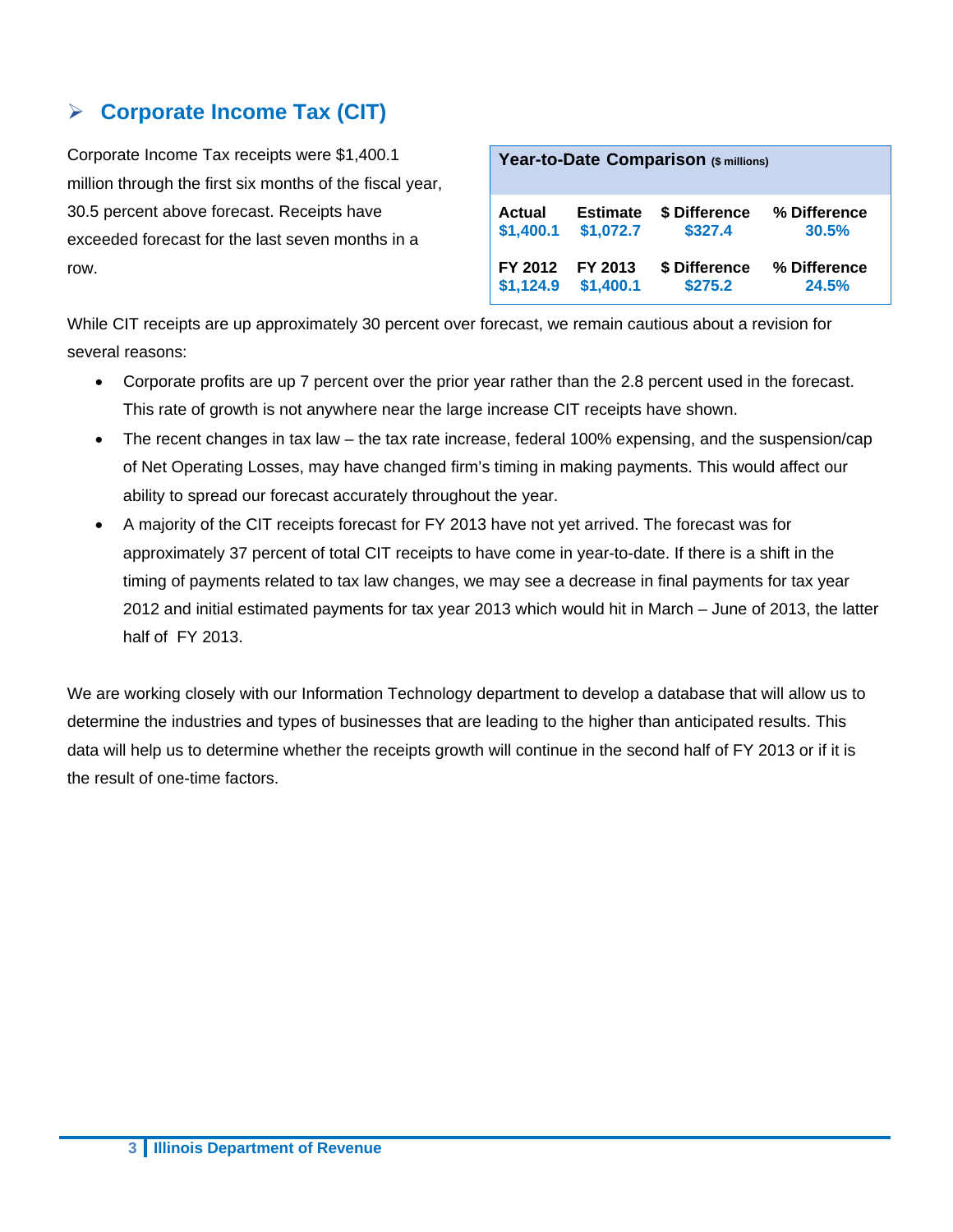# **Sales & Use Tax**

State sales and use tax receipts for the first half of fiscal year 2013 were 1.1 percent above the same period in fiscal year 2012 and 0.4 percent below our forecast year-to-date. Year-to-date growth has been concentrated mostly in sales and use tax receipts from motor vehicle sales.

| Year-to-Date Comparison (\$ millions) |                 |               |              |  |  |
|---------------------------------------|-----------------|---------------|--------------|--|--|
| Actual                                | <b>Forecast</b> | \$ Difference | % Difference |  |  |
| \$3,694.3                             | \$3,710.1       | $-$15.8$      | $-0.4%$      |  |  |
| FY 2012                               | FY 2013         | \$ Difference | % Difference |  |  |
| \$3,654.7                             | \$3,694.3       | \$39.6        | 1.1%         |  |  |

The fiscal cliff deal passed by Congress included an extension of emergency unemployment insurance benefits but allowed the payroll tax cut to expire, meaning payroll taxes increased by two percentage points, to 6.2 percent from 4.2 percent, on all earned income up to \$113,700. Based on the average household income in Illinois, the average household will pay approximately \$1,000 more in federal tax per year. This higher tax, plus the associated decline in consumer confidence that we expect it to generate, will put downward pressure on state sales and use tax receipts. We expect the pattern of weak growth, which we have been experiencing for months, to continue.

December 2012 sales and use tax receipts, comprised mostly of receipts from sales that occurred in November, increased 3.3 percent over December 2011's receipts. For anyone looking for the receipt impact of December's holiday shopping, you will have to wait until the January report. Due to tax return filing schedules, there is generally a one month lag between when a sale occurs and when the Illinois Department of Revenue receives the tax from that particular sale. Hence, sales that occurred in December will affect January receipts. It's also worth noting that gift cards are not taxed until they are redeemed. This has the effect of delaying the tax impact of some holiday shopping. The International Council of Shopping Centers (ICSC) reports that gift card purchases accounted for 18 percent of holiday shopping in 2011 and are expected to be higher in 2012. Most gift cards are redeemed in the last week of December, but about 30 percent to 40 percent are not redeemed until January, according to the ICSC.

| Year-to-Date Comparison (\$ millions)                                        |           |           |               |              |  |  |  |
|------------------------------------------------------------------------------|-----------|-----------|---------------|--------------|--|--|--|
|                                                                              | FY 2012   | FY 2013   | \$ Difference | % Difference |  |  |  |
| Vehicles                                                                     | \$473.4   | \$512.6   | \$39.2        | 8.3%         |  |  |  |
| Motor fuel*                                                                  | \$386.1   | \$400.4   | \$14.3        | 3.7%         |  |  |  |
| All else                                                                     | \$2,795.2 | \$2,781.3 | $-$13.9$      | $-0.5%$      |  |  |  |
| Total                                                                        | \$3,654.7 | \$3,694.3 | \$39.6        | 1.1%         |  |  |  |
| *Estimated. IDOR does not have actual data on sales/use tax from motor fuel. |           |           |               |              |  |  |  |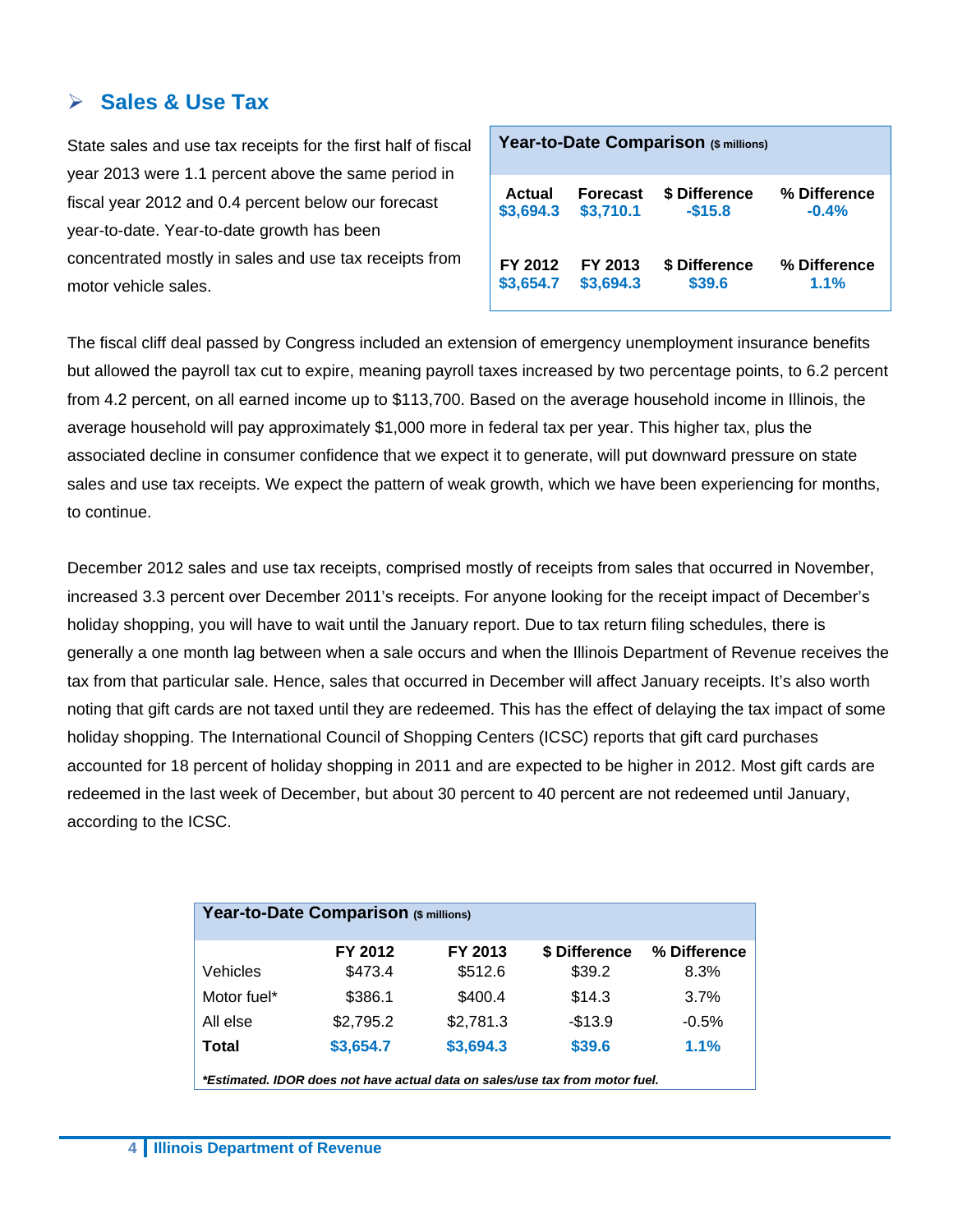# **Public Utilities Taxes**

#### **Telecommunications** –

Receipts were \$248.5 million through December, down 3.5 percent (approximately \$9 million) from the forecast. Approximately \$2.0 million of this shortage can be explained by a higher than anticipated allocation percentage for the Simplified Municipal Telecom Tax, which is collected on the

| Year-to-Date (\$ millions) |         |                 |               |              |
|----------------------------|---------|-----------------|---------------|--------------|
|                            | Actual  | <b>Forecast</b> | \$ Difference | % Difference |
| <b>Telecommunications</b>  | \$248.5 | \$257.6         | $-$9.0$       | $-3.5%$      |
| <b>Electricity</b>         | \$206.2 | \$211.9         | $-$5.7$       | $-2.7%$      |
| Natural gas                | \$28.0  | \$43.4          | $-$15.3$      | $-35.4%$     |
|                            | FY 2012 | FY 2013         | \$ Difference | % Difference |
| <b>Telecommunications</b>  | \$255.6 | \$248.5         | $-$7.1$       | $-2.8%$      |
| <b>Electricity</b>         | \$206.3 | \$206.2         | \$0.0         | $0.0\%$      |
| Natural gas                | \$41.4  | \$28.0          | $-$13.4$      | $-32.3%$     |

same return as the Telecom Excise Tax and allocated before state receipts are accounted for.

**Electricity –** Receipts through December are 2.7 percent below forecast.

**Natural gas –** Receipts are \$28.0 million year-to-date, 35.4 percent (\$15.3 million) below forecast.

Year-to-date, large taxpayers have used a net \$9.6 million in credit for overpayments to meet their current tax liabilities. This accounts for approximately 63 percent of our forecast underperformance.

## **Cigarette Taxes**

Year-to-date receipts through December are consistent with the revised forecast, made after PA097-0688 became law.

| Year-to-Date (\$ millions)  | *Includes general revenue funds |                 |               |              |  |
|-----------------------------|---------------------------------|-----------------|---------------|--------------|--|
|                             | Actual                          | <b>Forecast</b> | \$ Difference | % Difference |  |
| All Funds *                 | \$360.6                         | \$426.2         | $-$ \$65.6    | $-15.4%$     |  |
| <b>General Revenue Fund</b> | \$174.3                         | \$177.5         | $-$3.2$       | $-1.8%$      |  |
|                             | FY 2012                         | FY 2013         | \$ Difference | % Difference |  |
| All Funds *                 | \$256.9                         | \$360.6         | \$103.7       | 40.4%        |  |
| <b>General Revenue Fund</b> | \$177.0                         | \$174.3         | $-$2.7$       | $-1.5%$      |  |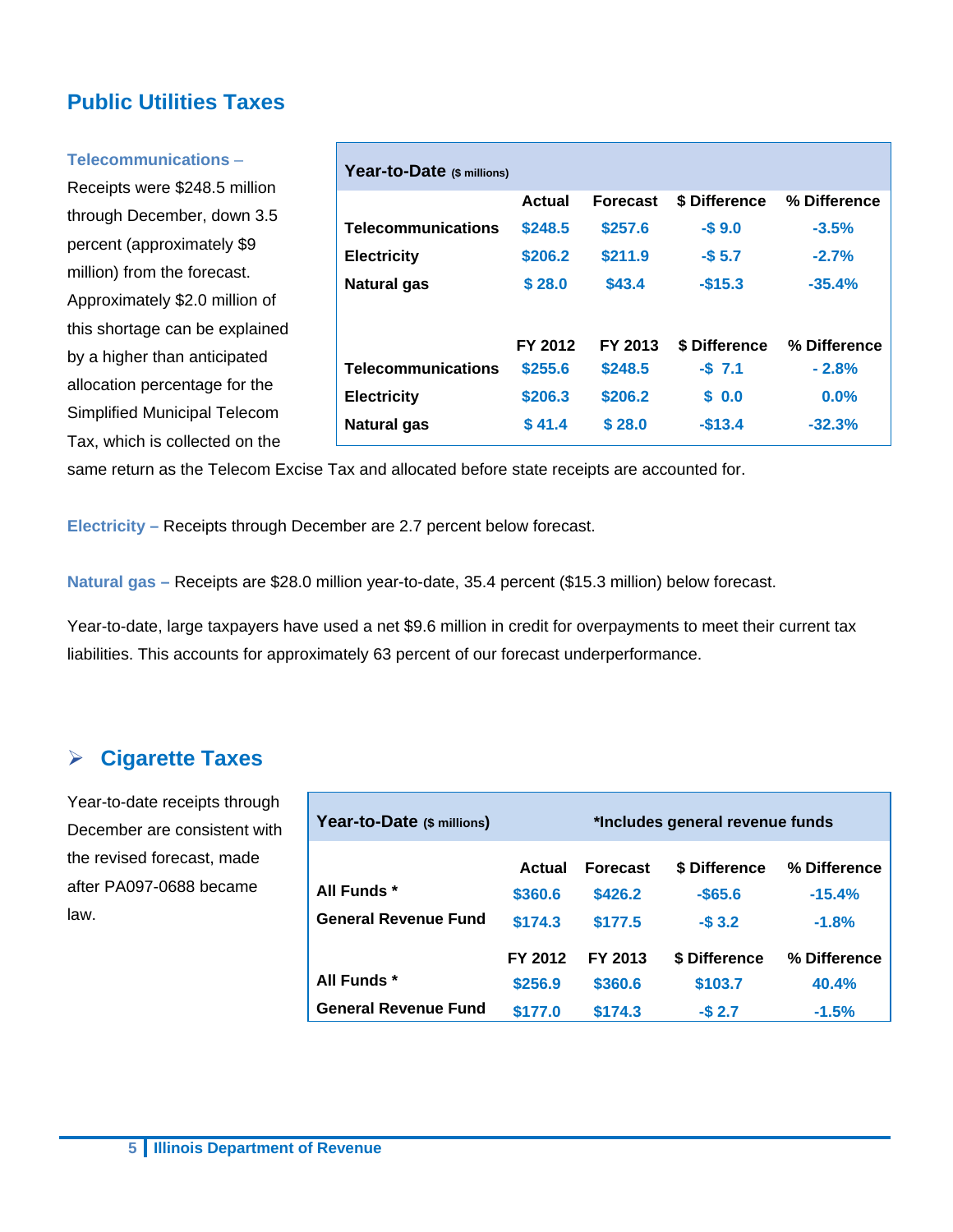# **Tobacco Products Tax**

Year-to-date receipts are slightly ahead of forecast.

| Year-to-Date (\$ millions) |                 |               |              |  |  |  |
|----------------------------|-----------------|---------------|--------------|--|--|--|
| Actual                     | <b>Forecast</b> | \$ Difference | % Difference |  |  |  |
| \$24.4                     | \$23.2          | \$1.2         | 5.2%         |  |  |  |
| FY 2012                    | FY 2013         | \$ Difference | % Difference |  |  |  |
| \$14.9                     | \$24.4          | \$9.5         | 63.8%        |  |  |  |

# **Estate Tax**

Year-to-date receipts are still ahead of forecast due to the change in reporting of July receipts from counties to the Illinois State Treasurer.

| Year-to-Date (\$ millions) |                 |               |              |  |  |  |
|----------------------------|-----------------|---------------|--------------|--|--|--|
| Actual                     | <b>Forecast</b> | \$ Difference | % Difference |  |  |  |
| \$155.8                    | \$121.2         | \$34.6        | 28.5%        |  |  |  |
| FY 2012                    | FY 2013         | \$ Difference | % Difference |  |  |  |
| \$81.6                     | \$155.8         | \$74.2        | 90.9%        |  |  |  |

# **Liquor Tax**

Receipts for the first half of fiscal year 2013 increased 1.8 percent compared to the same period last year and were 2.0 percent above our forecast year-to-date.

| Year-to-Date (\$ millions)  | *Includes general revenue funds |                 |               |              |  |
|-----------------------------|---------------------------------|-----------------|---------------|--------------|--|
| <b>All Funds</b>            | Actual                          | <b>Forecast</b> | \$ Difference | % Difference |  |
|                             | \$145.6                         | \$142.7         | \$2.8         | 2.0%         |  |
| <b>General Revenue Fund</b> | \$85.7                          | \$84.0          | \$1.7         | 2.0%         |  |
| All Funds*                  | \$143.0                         | \$145.6         | \$2.5         | 1.8%         |  |
| <b>General Revenue Fund</b> | \$84.2                          | \$85.7          | \$1.5         | 1.8%         |  |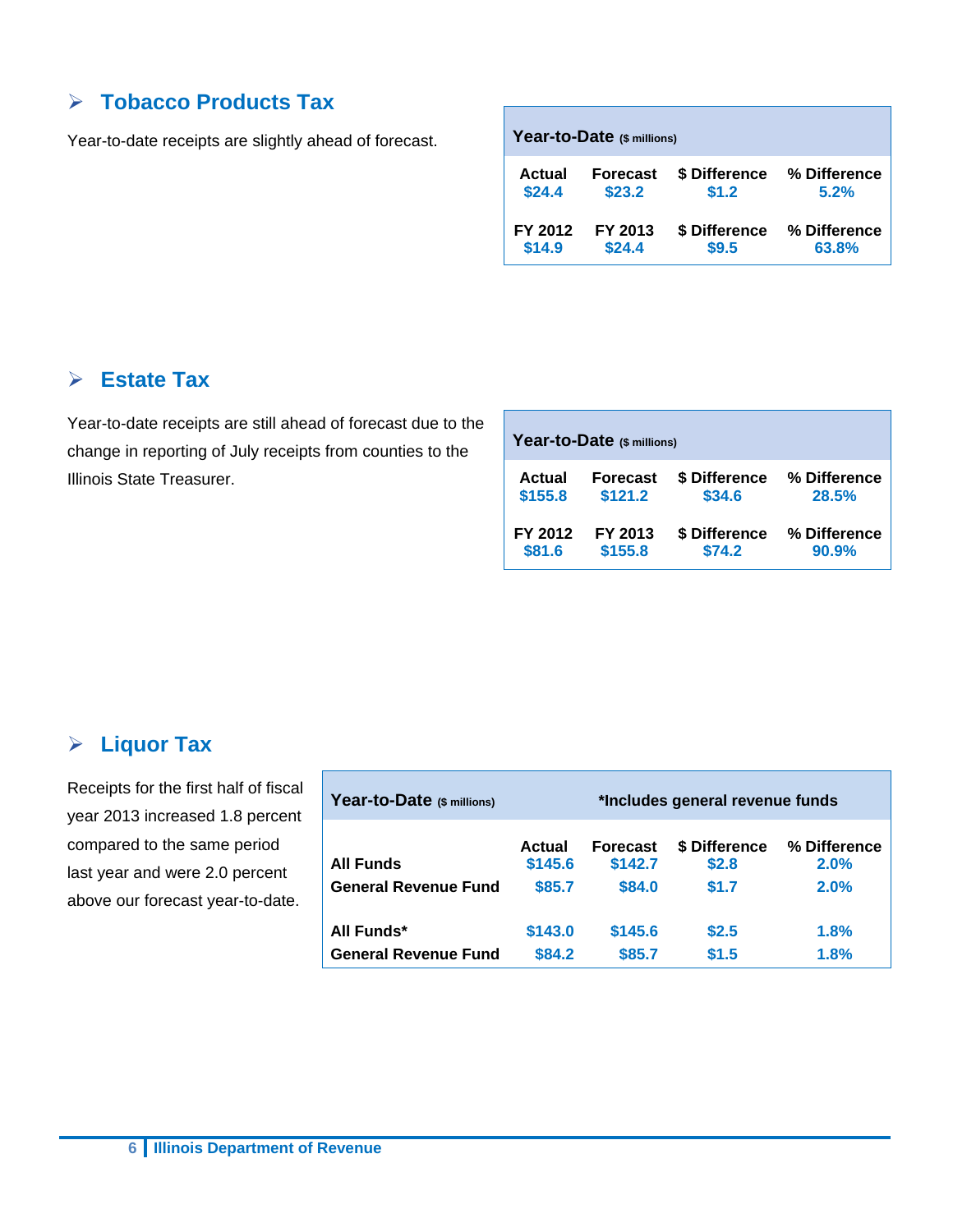# **Hotel Operator's Occupation Tax (HOOT)**

For all funds, year-to-date receipts are right on forecast.

| Year-to-Date (\$ millions) | *Includes general revenue funds |                            |                        |                         |
|----------------------------|---------------------------------|----------------------------|------------------------|-------------------------|
| All Funds*                 | Actual<br>\$131.2               | <b>Forecast</b><br>\$131.2 | \$ Difference<br>\$0.0 | % Difference<br>$0.0\%$ |
| General Revenue Fund       | \$20.6                          | \$20.9 <sup>1</sup>        | $-$0.3$                | $-1.4%$                 |
| All Funds*                 | FY 2012<br>\$128.5              | FY 2013<br>\$131.2         | \$ Difference<br>\$2.7 | % Difference<br>2.1%    |
| General Revenue Fund       | \$20.2                          | \$20.6                     | \$0.4                  | 2.0%                    |

# **Motor Fuel Taxes**

|         | Year-to-Date (\$ millions) | <b>IFTA</b>   |              |         | Year-to-Date (\$ millions) | <b>Regular MFT</b> |              |
|---------|----------------------------|---------------|--------------|---------|----------------------------|--------------------|--------------|
| Actual  | <b>Forecast</b>            | \$ Difference | % Difference | Actual  | <b>Forecast</b>            | \$ Difference      | % Difference |
| \$36.4  | \$42.1                     | $-$ \$5.7     | $-13.5%$     | \$578.2 | \$598.9                    | $-$ \$20.8         | $-3.5%$      |
| FY 2012 | FY 2013                    | \$ Difference | % Difference | FY 2012 | FY 2013                    | \$ Difference      | % Difference |
| \$41.0  | \$36.4                     | $-$4.6$       | $-11.2%$     | \$583.2 | \$578.2                    | $-55.1$            | $-0.9%$      |

| Year-to-Date (\$ millions) |                 | UST           |              |  |  |  |  |
|----------------------------|-----------------|---------------|--------------|--|--|--|--|
| Actual                     | <b>Forecast</b> | \$ Difference | % Difference |  |  |  |  |
| \$35.0                     | \$36.0          | $-$1.0$       | $-2.9%$      |  |  |  |  |
| FY 2012                    | FY 2013         | \$ Difference | % Difference |  |  |  |  |
| \$35.0                     | \$35.0          | $-$0.1$       | $-0.2%$      |  |  |  |  |

Combined motor fuel tax receipts (regular MFT, IFTA, and UST) for the first half of fiscal year 2013 were 1.5 percent (-\$9.8 million) below the same period last year and 4.1 percent (-\$27.5 million) below our forecast year-to-date.

<sup>————————————————————&</sup>lt;br><sup>1</sup> Forecast allocation for General Revenue Fund adjusted from previous estimated figures.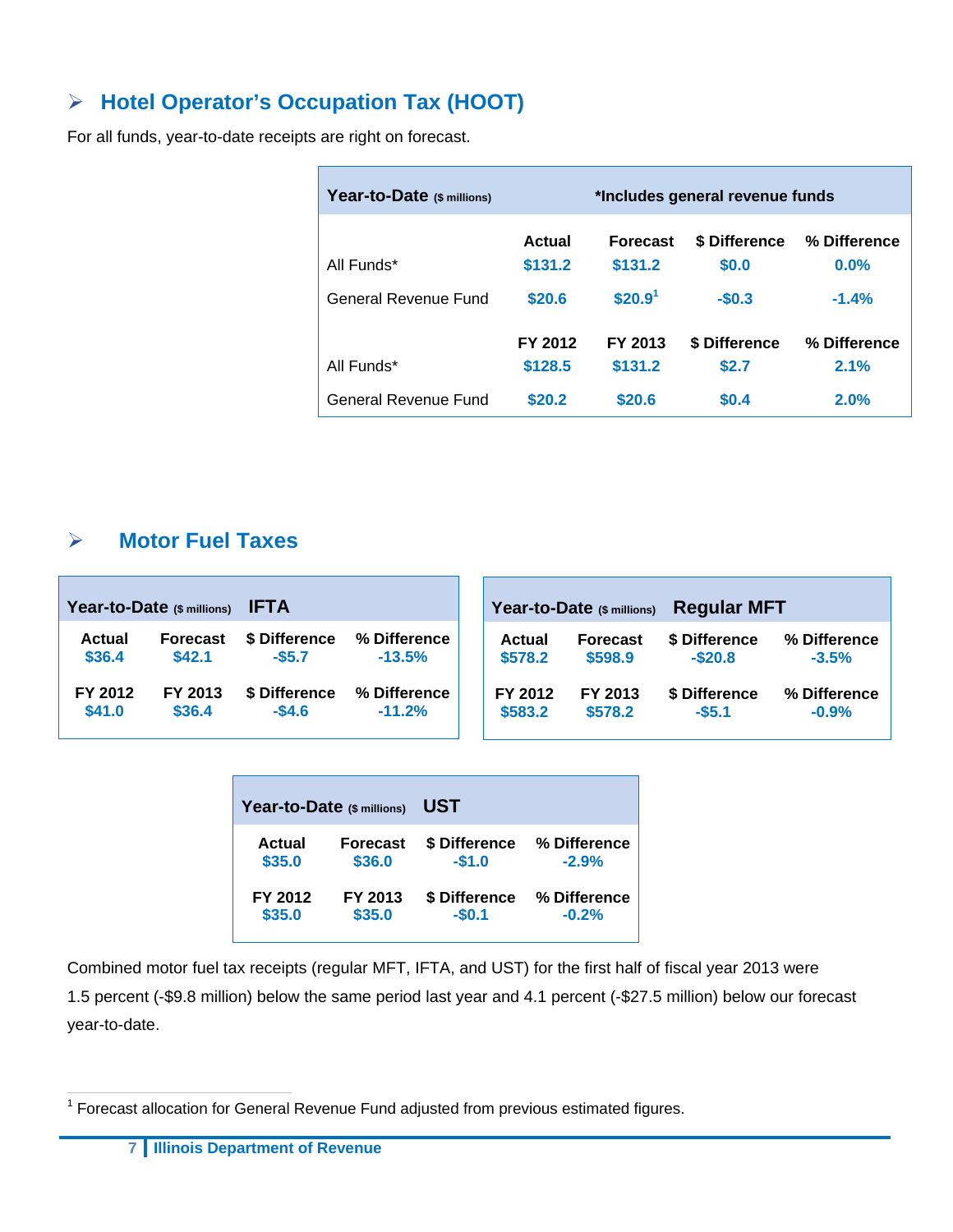# **► Real Estate Transfer Tax (RETT)**

Year-to-date receipts are coming in very close to forecast.

| Year-to-Date (\$ millions) |                 |               |              |  |  |  |  |  |  |  |
|----------------------------|-----------------|---------------|--------------|--|--|--|--|--|--|--|
| Actual                     | <b>Forecast</b> | \$ Difference | % Difference |  |  |  |  |  |  |  |
| \$23.4                     | \$23.6          | $-$0.2$       | $-0.8%$      |  |  |  |  |  |  |  |
| FY 2012                    | FY 2013         | \$ Difference | % Difference |  |  |  |  |  |  |  |
| \$21.2                     | \$23.4          | \$2.2         | 10.4%        |  |  |  |  |  |  |  |

**Illinois Department of Revenue, Research Division** 

**Director of Research: Natalie Davila Research Analysts:** Andy Chupick Joanna Koh<br>Patrick Heath Michael Pijar

Michael Pijan John Horbas Hector Vielma

**http://tax.illinois.gov/AboutIdor/TaxResearch/TaxResearch.htm**